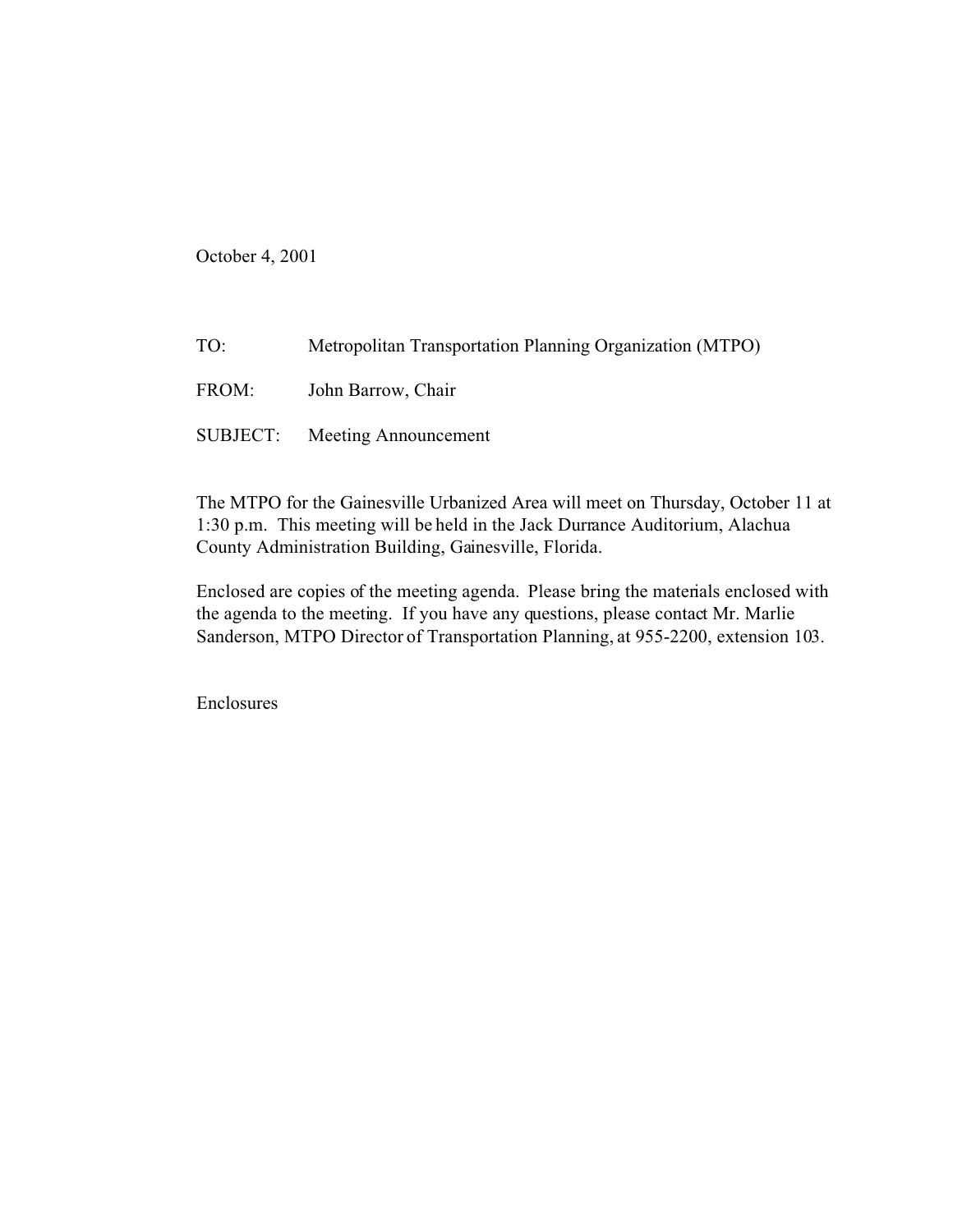# AGENDA METROPOLITAN TRANSPORTATION PLANNING ORGANIZATION FOR THE GAINESVILLE URBANIZED AREA

Jack Durrance Auditorium Thursday, 1:30 p.m. County Administration Building October 11, 2001 Gainesville, Florida

STAFF RECOMMENDATION

I. Approval of the Meeting Agenda APPROVE BOTH AGENDAS and Consent Agenda

The MTPO needs to review and approve both agendas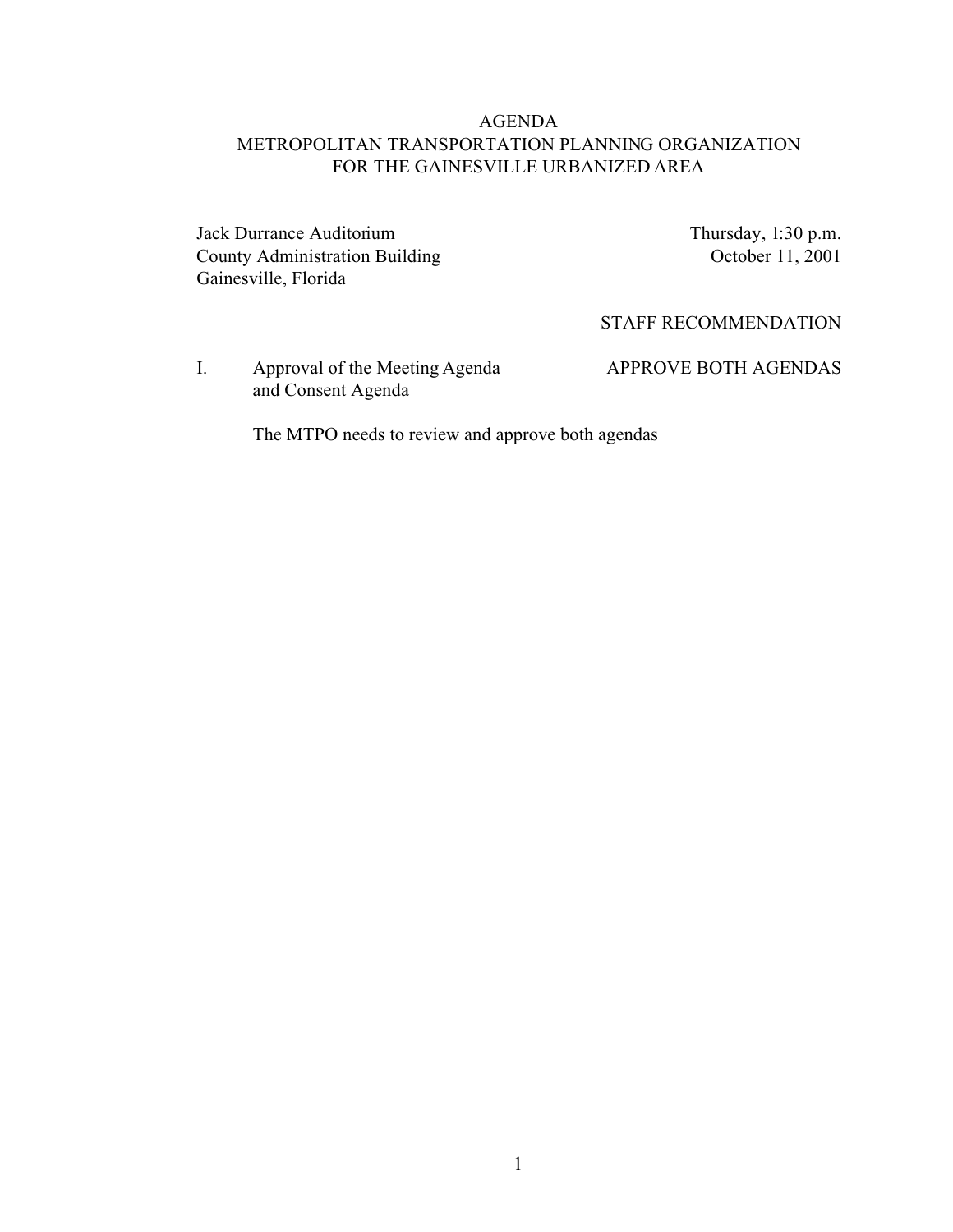# CONSENT AGENDA METROPOLITAN TRANSPORTATION PLANNING ORGANIZATION FOR THE GAINESVILLE URBANIZED AREA

|                 | Jack Durrance Auditorium<br><b>County Administration Building</b><br>Gainesville, Florida |                                                                                                                                           | Thursday, 1:30 p.m.<br>October 11, 2001       |  |
|-----------------|-------------------------------------------------------------------------------------------|-------------------------------------------------------------------------------------------------------------------------------------------|-----------------------------------------------|--|
|                 |                                                                                           |                                                                                                                                           | <b>STAFF RECOMMENDATION</b>                   |  |
| Page #01 $CA.1$ |                                                                                           | MTPO Minutes-September 13, 2001                                                                                                           | <b>APPROVE MINUTES</b>                        |  |
|                 |                                                                                           | This set of MTPO minutes is ready for review and approval                                                                                 |                                               |  |
| Page #07 CA. 2  |                                                                                           | City of Gainesville Creek Naming<br>Program                                                                                               | APPROVE DRAFT LETTER                          |  |
|                 |                                                                                           | The MTPO Roadway and Traffic Control Signage Subcommittee has<br>developed recommendations concerning this program                        |                                               |  |
| Page #09 CA. 3  |                                                                                           | Charrette Video Equipment                                                                                                                 | <b>APPROVE STAFF</b><br><b>RECOMMENDATION</b> |  |
|                 |                                                                                           | MTPO staff is recommending the purchase of video equipment to<br>document the Plan East Gainesville project and future planning workshops |                                               |  |
| Page #11 CA. 4  |                                                                                           | <b>Resolution Supporting Additional Transportation</b><br>Disadvantaged Program Funding                                                   | <b>APPROVE</b><br><b>RESOLUTION</b>           |  |
|                 |                                                                                           | The Coordinating Board is recommending that the MTPO support the<br>Voluntary Dollar Program and Senate Bill 100 and House Bill 141       |                                               |  |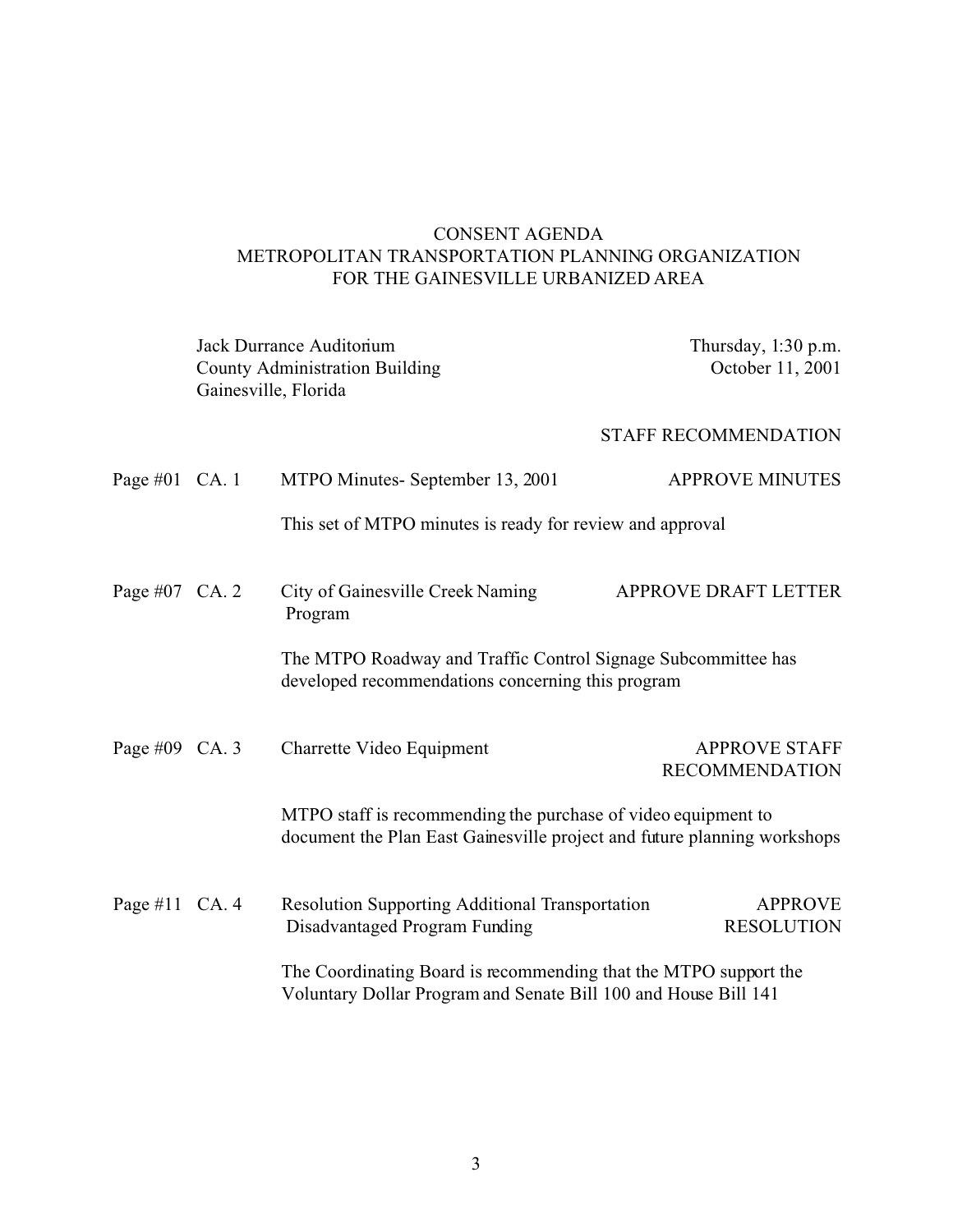| Page #15 CA. 5  |  | <b>Coordinating Board Member Service</b><br><b>Appreciation Resolution</b>                                                   | <b>APPROVE</b><br><b>RESOLUTION</b> |
|-----------------|--|------------------------------------------------------------------------------------------------------------------------------|-------------------------------------|
|                 |  | This Resolution expresses the MTPO's appreciation for Ms. Ingersoll's<br>service on the Coordinating Board                   |                                     |
| Page #19 CA. 6  |  | Coordinating Board-Voting Community<br><b>Action Agency Representative Appointment</b>                                       | <b>APPOINT</b><br>MR. HARRIS        |
|                 |  | The Central Florida Community Action Agency is recommending that its<br>Executive Director fill this vacant position         |                                     |
| Page #23 CA. 7  |  | <b>Coordinating Board Membership</b><br>Certification                                                                        | APPROVE CERTIFICATION               |
|                 |  | Each year, the MTPO must certify that the membership of this Board<br>represents a cross section of the community            |                                     |
| Page #27 CA. 8  |  | <b>Transportation Disadvantaged</b><br>Program-Status Report                                                                 | FOR INFORMATION ONLY                |
|                 |  | The MTPO has asked for regular status reports concerning this program                                                        |                                     |
| Page #33 CA. 9  |  | 2001 Clean Air Transportation<br><b>Communities Grant Competition</b>                                                        | FOR INFORMATION ONLY                |
|                 |  | This U.S. Environmental Protection Agency letter discusses why our grant<br>application was not selected for funding         |                                     |
| Page #37 CA. 10 |  | Main Street Roadway Enhancements                                                                                             | FOR INFORMATION ONLY                |
|                 |  | The County's meeting concerning this project has been rescheduled for<br>Tuesday, October 16                                 |                                     |
| Page #39 CA. 11 |  | Transportation and Land Use<br><b>Planning Applications Forum</b>                                                            | FOR INFORMATION ONLY                |
|                 |  | The MTPO is sponsoring this forum as part of its Transportation and<br>Community and System Preservation Pilot Program Grant |                                     |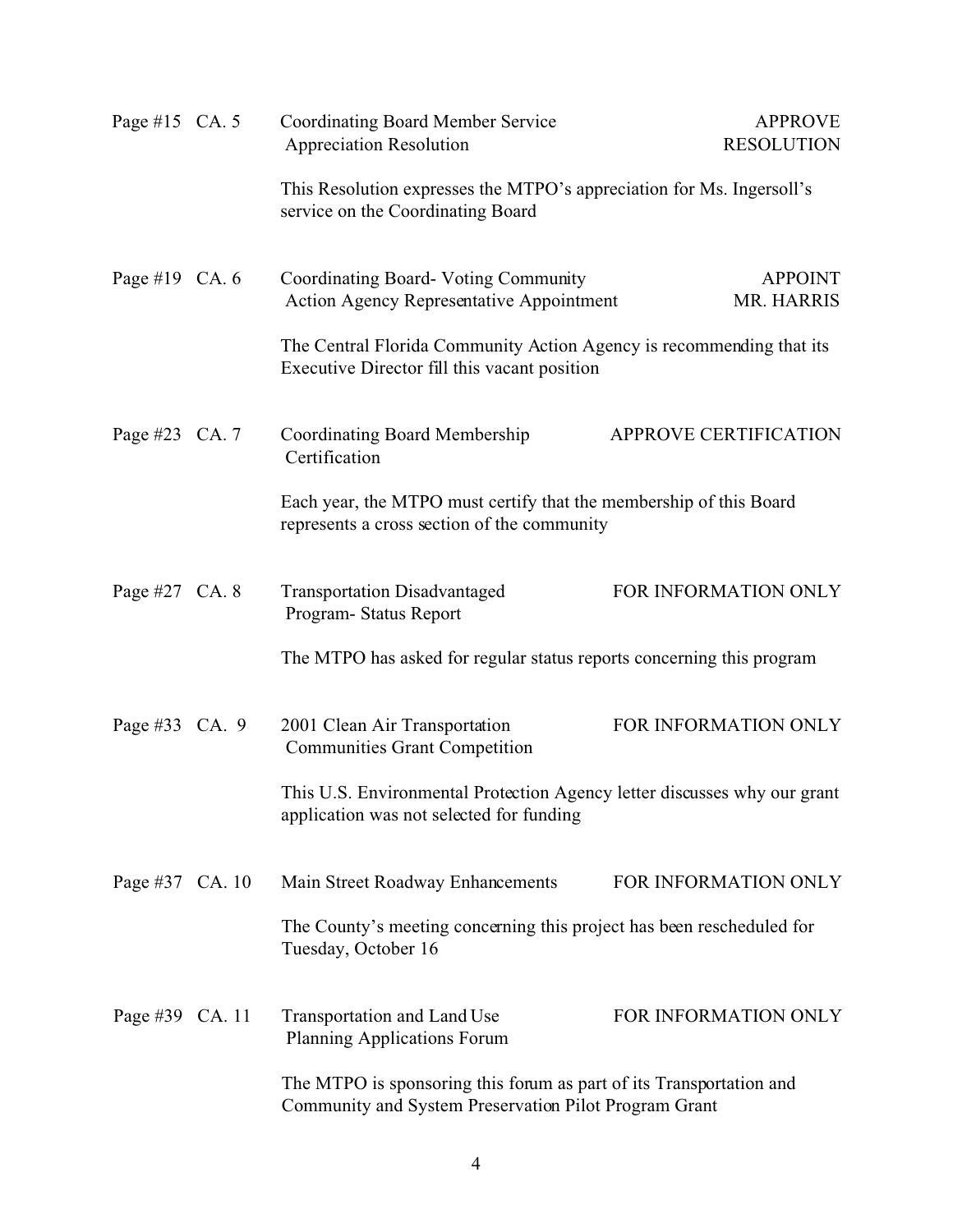| CA. 12               | Recent MTPO Correspondence | FOR INFORMATION ONLY |
|----------------------|----------------------------|----------------------|
| (Without enclosures) |                            |                      |

Page #41 1. MTPO Chair Hogtown Creek letter to FDOT dated September 24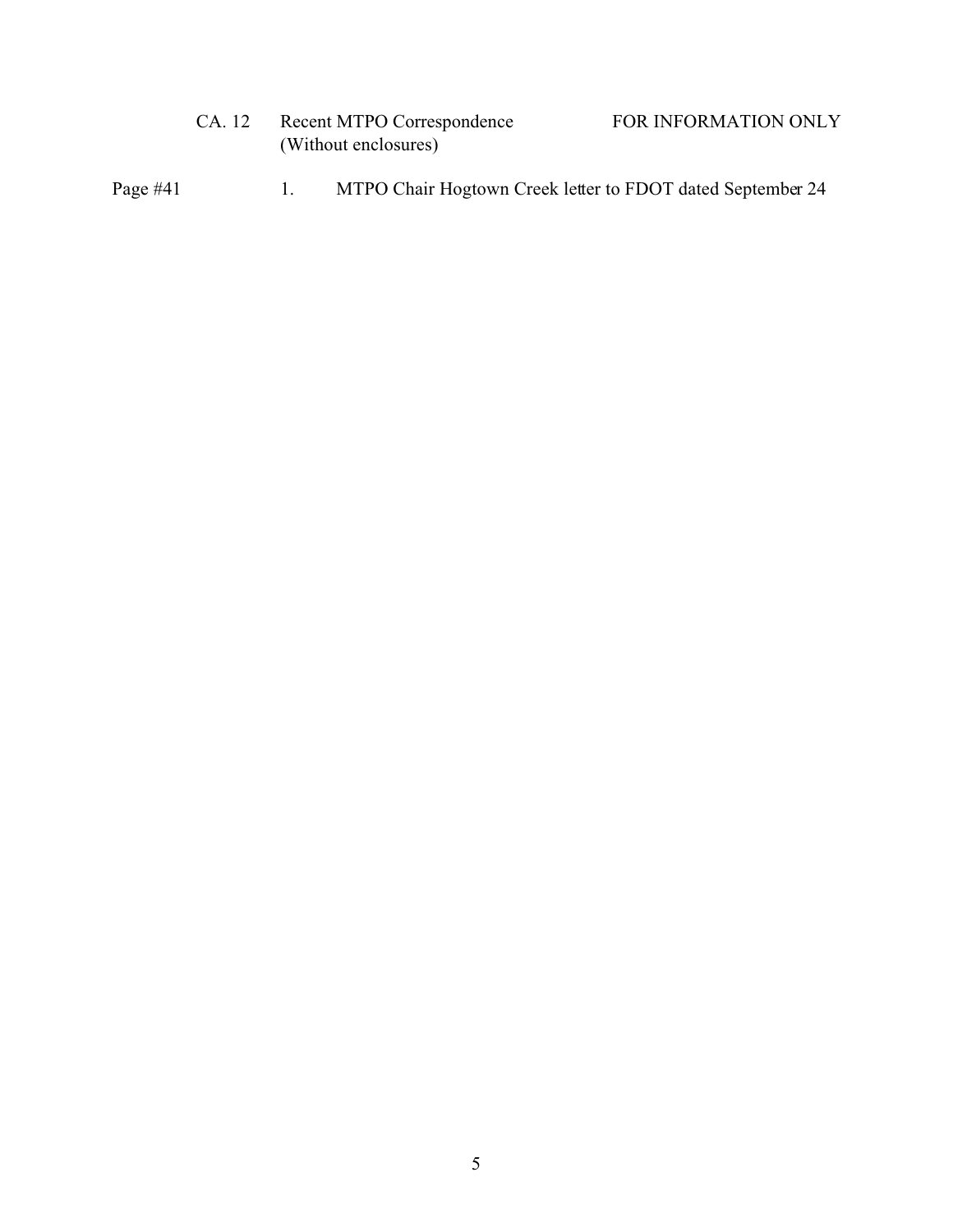# AGENDA METROPOLITAN TRANSPORTATION PLANNING ORGANIZATION FOR THE GAINESVILLE URBANIZED AREA

Jack Durrance Auditorium Thursday, 1:30 p.m.<br>
County Administration Building September 13, 2001 County Administration Building Gainesville, Florida

### STAFF RECOMMENDATION

| Page $#43$ | П.  | <b>Coordinating Board Member Appointments</b>                                                                                              |                              | <b>APPOINT BOARD</b><br><b>MEMBERS</b>        |
|------------|-----|--------------------------------------------------------------------------------------------------------------------------------------------|------------------------------|-----------------------------------------------|
|            |     | The MTPO needs to appoint a voting and alternate Citizen Advocate to the<br>Alachua County Transportation Disadvantaged Coordinating Board |                              |                                               |
| Page#59    | Ш.  | Alachua County Veterans Memorial-<br>Trees for our Heros<br>The MTPO Advisory Committees have developed recommendations                    |                              | <b>APPROVE STAFF</b><br><b>RECOMMENDATION</b> |
| Page $#67$ | IV. | SW 34 <sup>th</sup> Street Resurfacing Project-<br>Mast Arm Traffic Signals<br>The MTPO Advisory Committees have developed recommendations |                              | <b>APPROVE STAFF</b><br><b>RECOMMENDATION</b> |
| Page $#75$ | V.  | <b>Charrette Funds</b><br>The MTPO needs to decide how it wants to spend its \$45,000 of charrette<br>funds that have accumulated so far   | APPROVE STAFF RECOMMENDATION |                                               |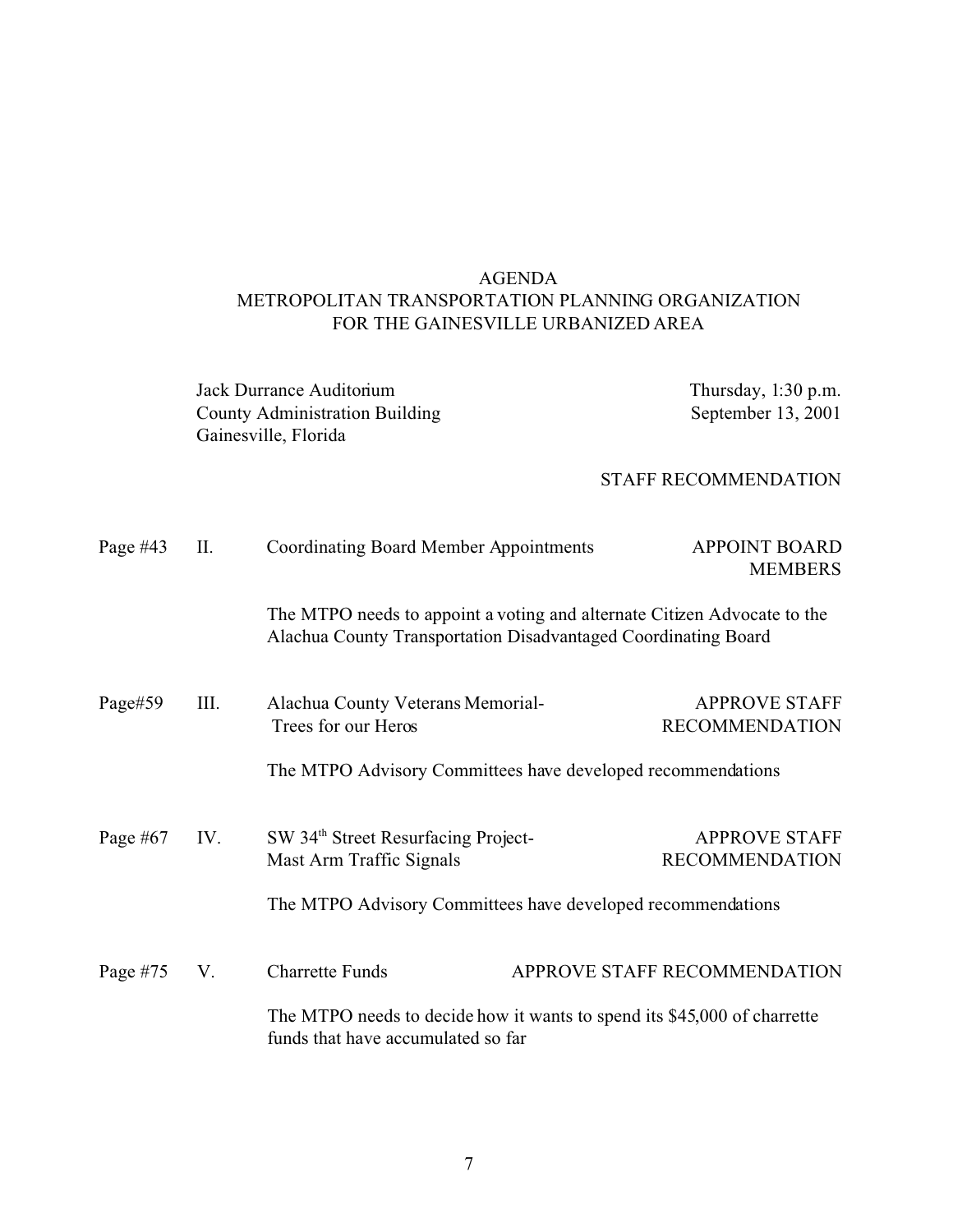| VI.                       | Plan East Gainesville Project                                                                                                            |                                                                         |
|---------------------------|------------------------------------------------------------------------------------------------------------------------------------------|-------------------------------------------------------------------------|
| Page #79                  | A.<br>Planning Funds-Status Report                                                                                                       | FOR INFORMATION ONLY                                                    |
|                           | so far for this project                                                                                                                  | Enclosed is a status report concerning funds that have been identified  |
| Page $\#107$<br><b>B.</b> | <b>Consultant Selection Process</b>                                                                                                      | <b>RANK CONSULTANTS</b>                                                 |
|                           | its recommendations to the MTPO                                                                                                          | The Plan East Gainesville Consultant Selection Team is forwarding       |
| Page #109 VII.            | Lockwood Greene Report-<br><b>MTPO</b> Response                                                                                          | <b>APPROVE JOINT</b><br><b>RECOMMENDATIONS</b>                          |
|                           | In June, the MTPO authorized its Chair to respond to the transportation<br>issues raised in this Report                                  |                                                                         |
| Page #121 VIII.           | Main Street at Depot Avenue Roundabout                                                                                                   | <b>APPROVE STAFF</b><br><b>RECOMMENDATION</b>                           |
|                           | The MTPO Advisory Committees have developed recommendations                                                                              |                                                                         |
| Page#127<br>IX.           | Proposed Long Range Transportation Plan<br>Amendment- University Avenue                                                                  | <b>APPROVE STAFF</b><br><b>RECOMMENDATION</b>                           |
|                           | The MTPO Advisory Committees have developed recommendations                                                                              |                                                                         |
| Page #131 X.              | <b>Transportation Improvement Program</b><br>(TIP) Consistency Review                                                                    | <b>APPROVE JOINT</b><br><b>RECOMMENDATIONS</b>                          |
|                           | Enclosed is a letter from the Florida Department of Community Affairs<br>concerning the TIP's consistency with local Comprehensive Plans |                                                                         |
| Page #137 XI.             | Florida Greenways and Trails<br><b>Acquisition Program- Grant Applications</b>                                                           | FOR INFORMATION ONLY                                                    |
|                           | with County staff on this grant application                                                                                              | At the September meeting, City staff agreed to take the lead on working |